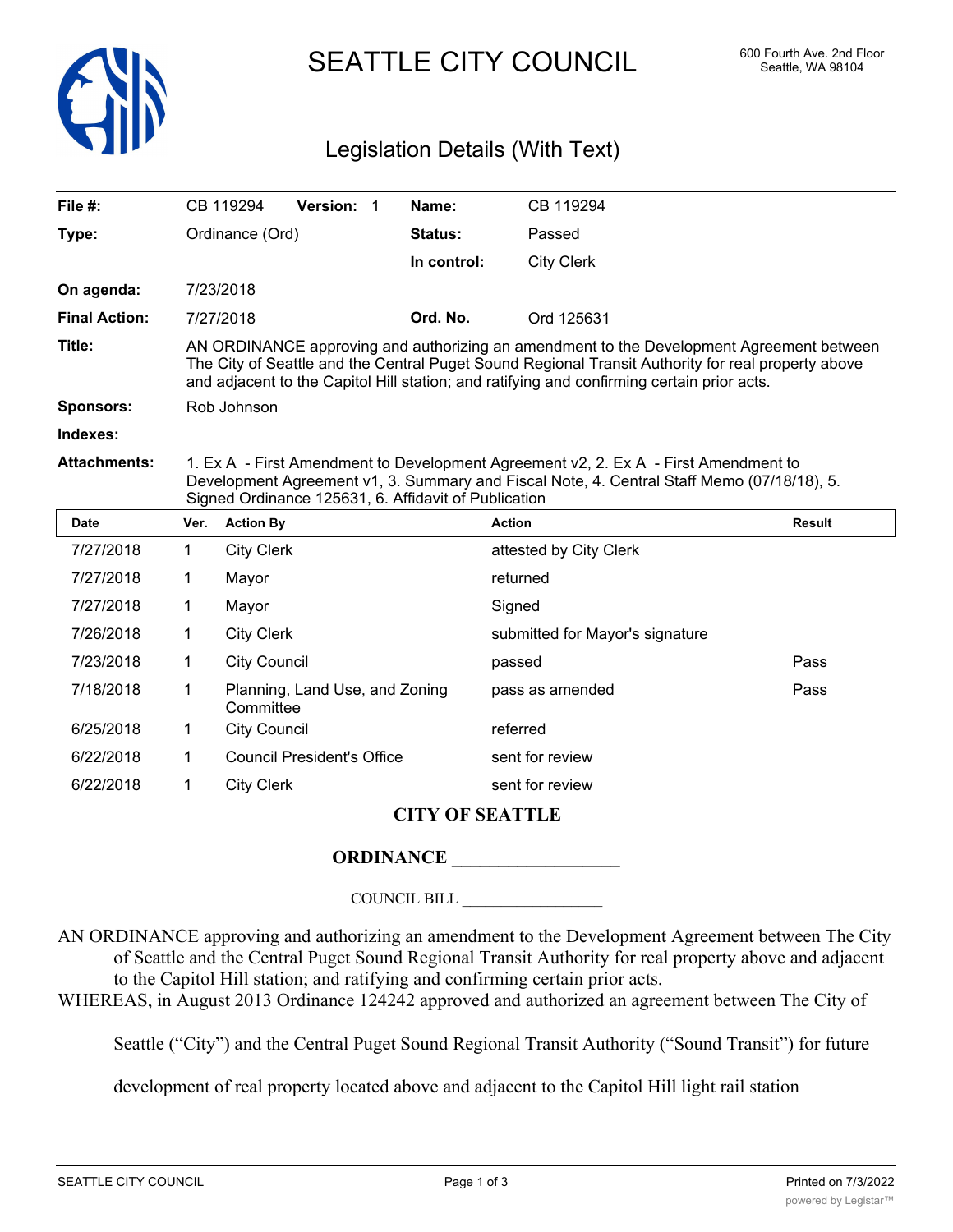("Development Agreement"), comprising five sites referred to as Sites A, B-North, B-South, C, and D; and

- WHEREAS, pursuant to the Development Agreement, Site B-North of that real property is to be developed as affordable housing for households with incomes not exceeding 60 percent of "median income" as defined in Section 23.84A.025 of the Seattle Municipal Code; and
- WHEREAS, Schemata Workshop, Inc., applied for and received a master use permit, permit number 3021177- LU, approving a development ("Project") on Site B-North, to consist of a 110-unit affordable housing project, serving households with incomes at or below 60 percent of median income;
- WHEREAS, to facilitate financing for the Project, the City and Sound Transit desire to amend Section 2.5 and related provisions of the Development Agreement to modify the definition of affordable housing, without changing the requirement that the Project serve households with incomes at or below 60 percent of median income, and to reflect that, pursuant to the master use permit and consistent with the parties' intent in the Development Agreement, Site B-North may consist of affordable housing dwelling units (which may include affordable live-work units), a manager's unit, a community center, and below-grade parking; NOW, THEREFORE,

## **BE IT ORDAINED BY THE CITY OF SEATTLE AS FOLLOWS:**

Section 1. An amendment to the Development Agreement between The City of Seattle and the Central Puget Sound Regional Transit Authority regarding transit-oriented development of the Capitol Hill Station is approved and accepted, and the Mayor or the Mayor's designee is authorized to execute an amendment to the Development Agreement in substantially the same form as Exhibit A to this ordinance.

Section 2. Any act consistent with the authority of this ordinance taken prior to its effective date is ratified and confirmed.

Section 3. This ordinance shall take effect and be in force 30 days after its approval by the Mayor, but if